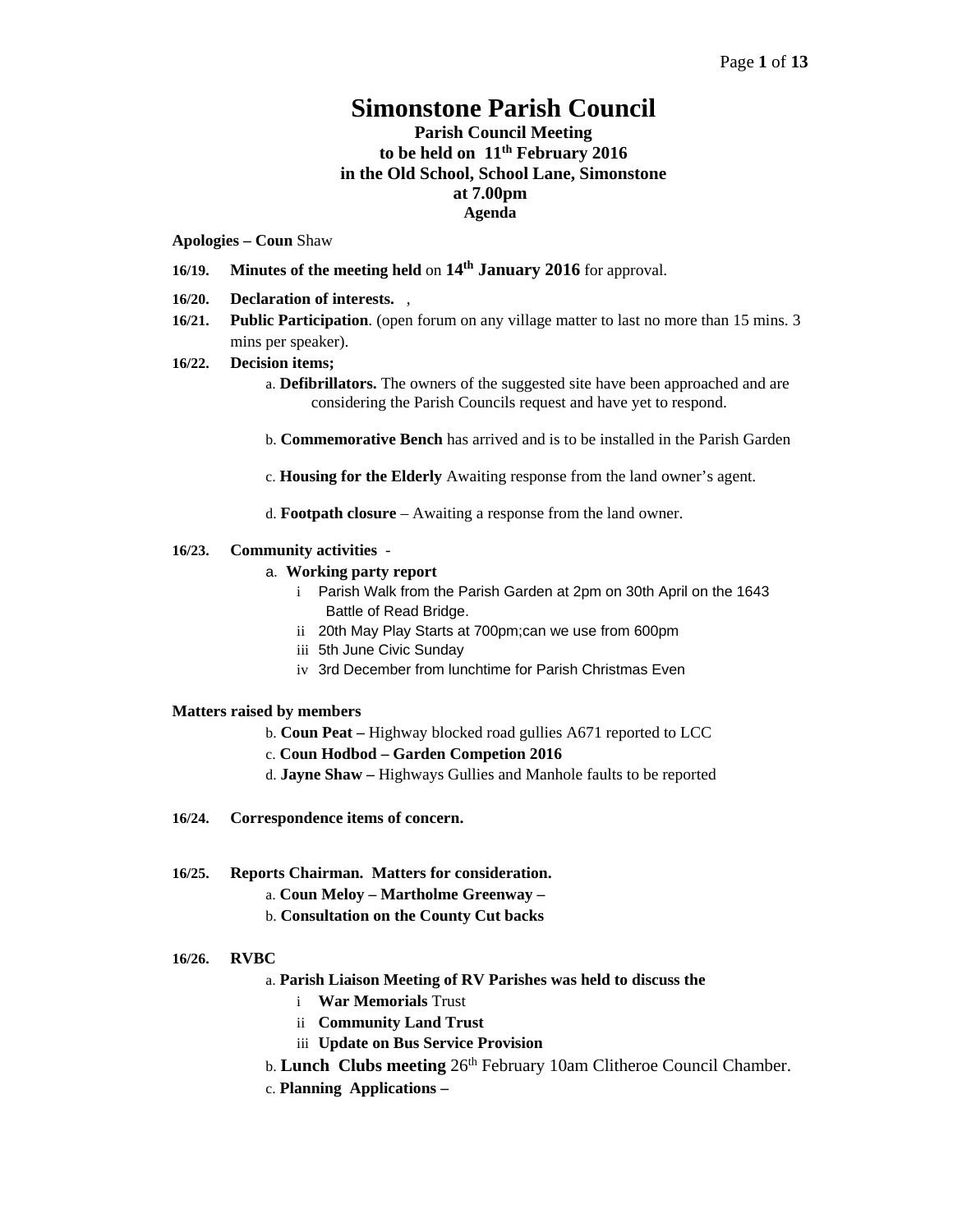| <b>Application number</b><br>3/2016/0040<br>15/01/2016 | Officer: John Macholc 01200414502                                                                                                                                                                                        | Grid Reference 377450 433358 |  |
|--------------------------------------------------------|--------------------------------------------------------------------------------------------------------------------------------------------------------------------------------------------------------------------------|------------------------------|--|
| <b>Address</b>                                         | Calder Vale Park Simonstone Lane Simonstone BB12 7ND                                                                                                                                                                     |                              |  |
| <b>Proposal</b>                                        | Redevelopment of site of infilled lagoons with erection of new investment<br>casting foundry and staff sports hall building with associated access, parking<br>provision and landscaping. Applications for full consent. |                              |  |
| <b>Parish Council</b>                                  |                                                                                                                                                                                                                          |                              |  |

| <b>Application</b><br>number3/2016/0063<br>11/01/2016 | <b>Officer: : Colin Sharpe</b><br>01200414500                                                                                                                             | Grid Reference 377489 435260 |
|-------------------------------------------------------|---------------------------------------------------------------------------------------------------------------------------------------------------------------------------|------------------------------|
| <b>Address</b>                                        | Land opposite Foxhill House Whins Lane Simonstone Lancashire                                                                                                              |                              |
| <b>Proposal</b>                                       | Discharge of condition(s) 3 (materials), 4 (trees), 5 (landscaping), and 6<br>(non-native species removal) of planning permission 3/2012/0789.<br>Discharge of Conditions |                              |
| <b>Parish Council</b>                                 |                                                                                                                                                                           |                              |

| <b>Application</b>    | <b>Officer: : Robert Major</b>                         | <b>Grid Reference</b> |
|-----------------------|--------------------------------------------------------|-----------------------|
| number3/2016/0034     |                                                        |                       |
| <b>Address</b>        | Land adjacent to 2 Harewood Avenue Simonstone BB12 7JB |                       |
| <b>Proposal</b>       | Erection of one new dwelling house                     |                       |
| <b>Parish Council</b> |                                                        |                       |

| <b>Application</b><br>number3/2015/0906 | <b>Officer: : Robert Major</b>                                                                                         | Grid Reference 377104 434586 |
|-----------------------------------------|------------------------------------------------------------------------------------------------------------------------|------------------------------|
| <b>Address</b>                          | Land adjacent to Time Business Park,                                                                                   |                              |
| <b>Proposal</b>                         | Proposed Business Park comprising of 18 industrial units for b2 general industry<br>andB1 (offices and light industry) |                              |
| <b>Parish Council</b>                   |                                                                                                                        |                              |

### **16/27. LALC** –

a. **Finance Audit changes -**there will be a requirement of the completion of the annual return not as stated previously **see attached.** 

#### **16/28. CPRE**

a. **Planning Training Event** – 15th March 2016 County Hall

#### **16/29. Accounts to be paid** .

| i Cvan              | <b>Commemorative Bench</b>     | £353.99 |
|---------------------|--------------------------------|---------|
| ii Duncan Armstrong |                                |         |
| $\Omega$            | Signpost refurbishment £370.50 |         |
|                     | Maintenance Sign post £48.92   | £419.50 |
| iii Higher Trapp    | meeting expenses               | £6.75   |

#### **16/30.** Village Halls Association

a.

b. Neighbour – Offer of funding for Parish Council Schemes

#### **16/31. British Red Cross Referral Scheme See Below**

### **16/32. Borough Councillors report**.

- **16/33.** Matters for consideration at future meetings.
- **16/34.** Matters for reporting to the appropriate authorities.
- **16/35.** Next Parish Council meeting  $10^{th}$  March 2016.at 7pm.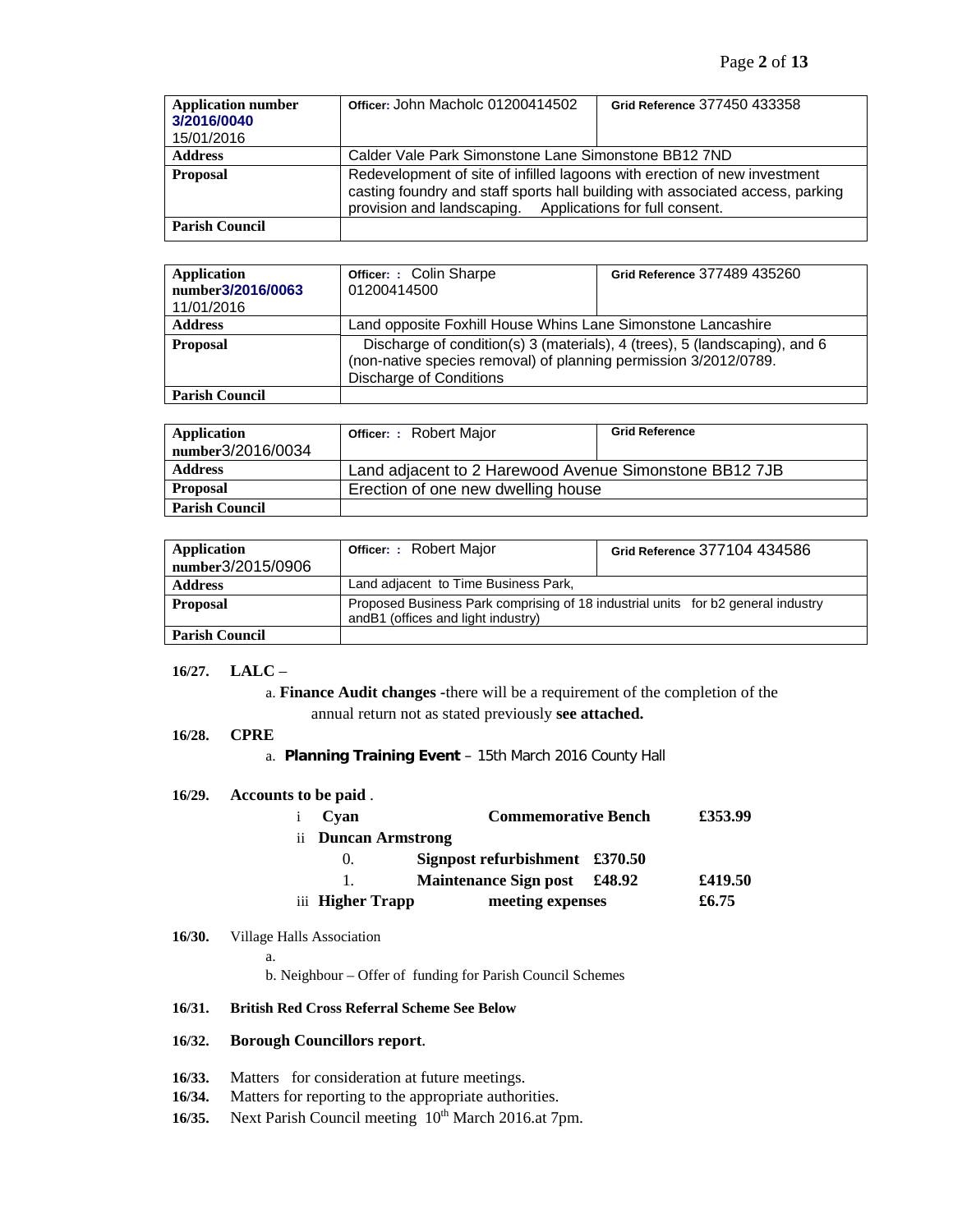# **INFORMATION ITEMS (no decisions incurring finance may be taken on these items)**

- 1. **RVBC.** Minutes December 2015. Planning Meetings Agenda for the meeting on 12<sup>th</sup> November 2015,
- 2. Planning meeting  $14<sup>th</sup>$  January and  $11<sup>th</sup>$  February.
- 3. Parish Liaison meeting 11<sup>th</sup> February

**I R Hirst Parish Clerk.**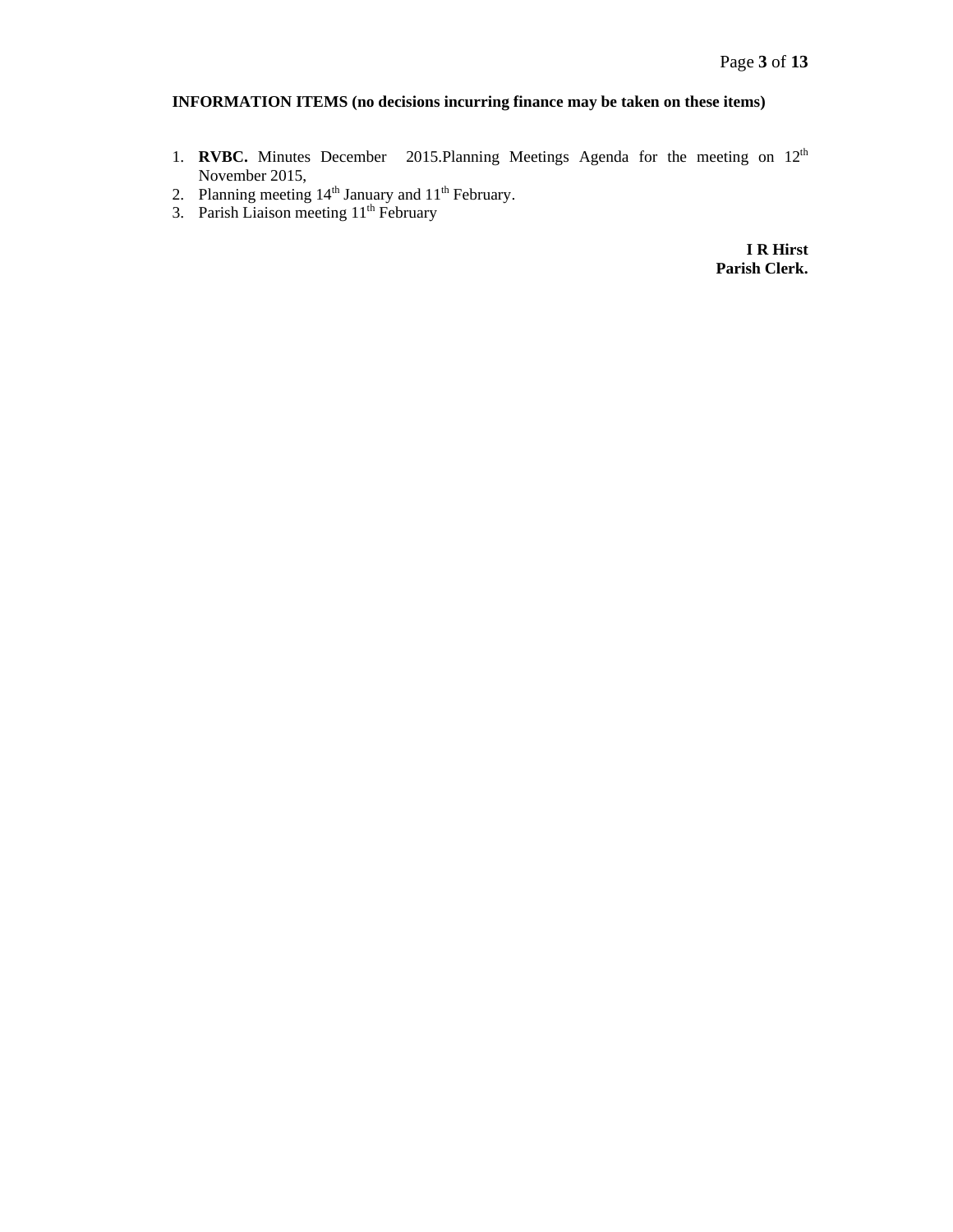#### 16/23

#### **Report of the Community Working Group meeting held 3rd February 2016**

The English civil war walk,1642, will take place on the 30 April 2016 at 2pm. It will start at the parish Garden and will follow the old medieval road (which the Roundheads would have followed) it then deviates past colonel Nowell's Read Hall and arrives at the battle site at Old Read Bridge, where we can see the original 17 century corn mill site, the smithy cottage and the old packhorse bridge site. This will be advertised in the village directory local papers, notice boards, website, leaflet drop.

David will contact the village directory , local papers , notice boards Jeff to update website and promote through Facebook.

There is a Play booked on 20th May 2016, "Peter Macqueen The Professor of Adventure".Posters and tickets will be available in 2/3 weeks from the spot on company, Roger will bring these to next parish meeting.

Tickets will be given to the stork hotel and the library to sell, Susan will take these. The play will be advertised on the leaflets with counsellors' mobile number's will be on the leaflets so potential customers can phone and arrange delivery of their tickets.

Jeff has approached the local scout leader, they would be interested in doing the play catering in order to gain badges. Jeff will contact the team leader to make sure they are insured and are willing to purchase all the beverages (bin bags, washing up liquid coffee cups plates biscuits). Jeff will arrange with the scout leader a date to gain access to the hall kitchens. It was discussed that the council would pay for the beverages via invoice. The scout group then would charge for drinks any profits would remain with the scout group.

David will make sure the room has been booked for the play. He will also contact the Burnley mountaineers group and they will sell tickets. David has been in contact with a local resident who thinks they may be interested in the play due to its content. Roger will liaise with spot on and confirm lay out of hall.

A leaflet drop would be done on all houses in Simonstone, this will be advertised the walk and play. Susan to ask Jayne to design leaflets to advertise the play and give details of the dates, including where and how to purchase tickets. Phone numbers will be on the leaflets, which co counsellors are willing to delivery and who will sell tickets. The leaflet will also advertise the English civil war walk, this will also be on the parish website and Facebook page.

Susan suggested to hire a coach and take local resident to a local theatre with a meal, September/October, the coach would be paid for by council. Susan will find out what shows are on at that time, any package deals available will be discussed at the next parish meeting.

#### Christmas get together.

We will see how well it works with the scout group catering the play and if it works to suggest they cater the Christmas get together with light refreshments. Trays of ready made sandwiches bought from Costco or other local companies. If it didn't work we would need to look at arrangements for the Christmas get together again and this will need to be discussed at the next parish council meeting.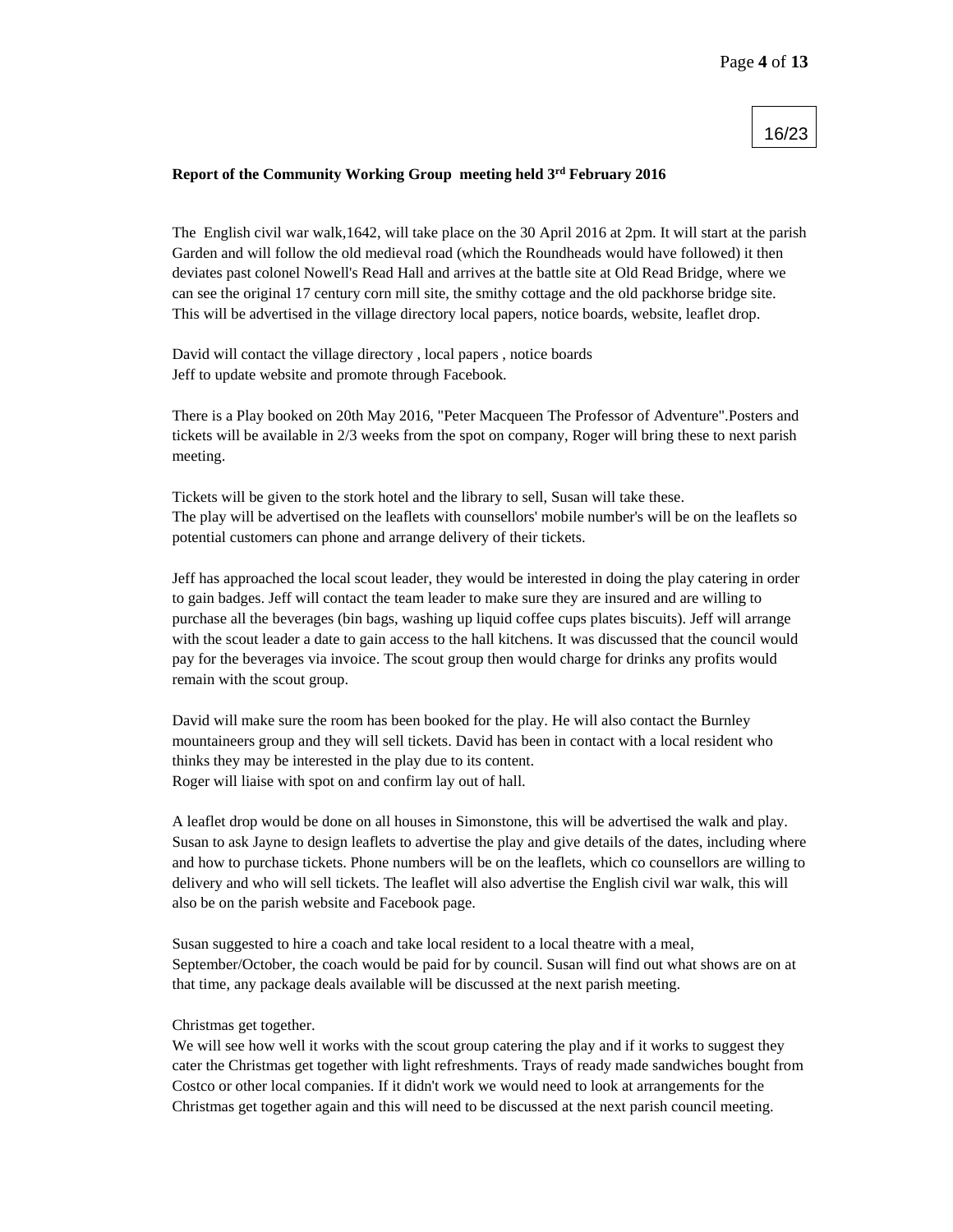The Parish Council Liaison Comittee, at its meeting on 28th January, passed a resolution noting their extreme concern in relation to the termination of bus services during and prior to the conclusion of the formal consultation process, bringing the process into disrepute.

An ePetition has been raised on the LCC web site

http://council.lancashire.gov.uk/mgEPetitionDisplay.aspx?ID=117&RPID=8112558&HPI D=8112558

# *We the undersigned petition the county council to vote*

# *against the proposed cuts to bus subsidies across Lancashire*

*The blanket cut to all bus subsidies would impact on rural communities across the county. People use the buses to get to their places of work or education, get to appointments, go shopping, visit friends or relatives, socialise or go about their daily lives.*

I would ask that you request your fellow Parish Councillors, your Constituents, your friends and families to sign the petition as a matter of urgency, in order to let LCC know how we all feel about the proposed cuts, in time for the decision by LCC on Thursday 11th February.

Please feel free to distribute this email as appropriate.

David Hudson Chair - Save our Buses Ribchester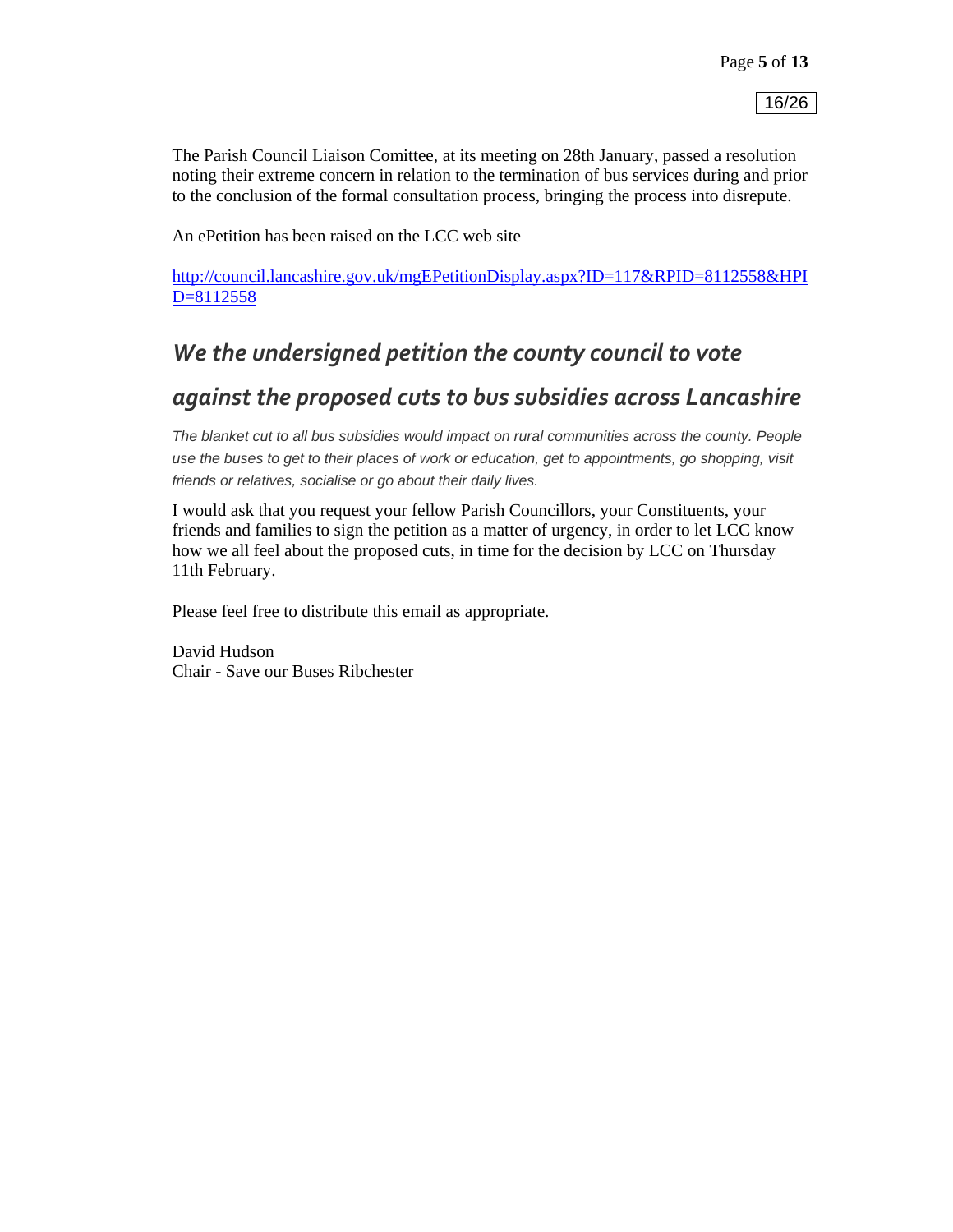# **16/27**

### **Smaller Authorities' Audit Appointments Limited**

Dear Colleague

# **The future of External Audit for Smaller Authorities – Update one**

As you will be aware, the Audit Commission ceased to exist on the 1 April 2015 and a new company – Smaller Authorities' Audit Appointments Ltd - has been created this week to take over the appointment of **external** auditors and the setting of audit fees for smaller authorities from 2017.

This Company was set up on behalf of the Department for Communities and Local Government by the National Association of Local Councils (NALC), the Society of Local Council Clerks (SLCC) and the Association of Drainage Authorities (ADA).

The Company's three independent Directors are: Mike Attenborough-Cox (Chairman), Elizabeth Peers and Martin McNeill

Mike is a qualified accountant and internal auditor, and was a partner at Mazars LLP for 13 years. He has extensive experience of working with public sector organisations, having been appointed UK national public services partner at Mazars in 2001. He is also Chair of the Joint Audit Committee of the Police and Crime Commissioner and Chief Constable for Hampshire; and a member of the Audit and Risk Committee of the Foreign and Commonwealth Office.

Lizzie Peers is a qualified chartered public finance accountant, with over 20 years' experience as a senior public sector external auditor, having worked for the Audit Commission and more recently for Ernst & Young LLP. She currently sits on the board of two NHS trusts as a non-executive director and lectures at the University of Portsmouth on corporate governance

Martin McNeill is currently Clerk to the Governors and Company Secretary at Morley College London, having previously held a similar position at Bicton College in Devon. Prior to that he worked with the Audit Commission for 20 years, including four years as the Commission's Director of Management Services.

The Board also includes three Member Directors, who currently are: Peter Bateson, Company Secretary, ADA; Steve Alison, Head of Finance, SLCC; and Jonathan Owen, Chief Executive of NALC.

This company will formally appoint external auditors on your behalf, very much as the Audit Commission did previously, for a five year period from the financial year 2017/18. This will happen automatically unless your Council/Board decides to opt out and set up an independent Audit Panel to procure external audit itself. Guidance on setting up an auditor panel can be found here http://www.cipfa.org/policy-and-guidance/publications/g/guide-toauditor-panels-pdf Smaller Authorities' Audit Appointments Limited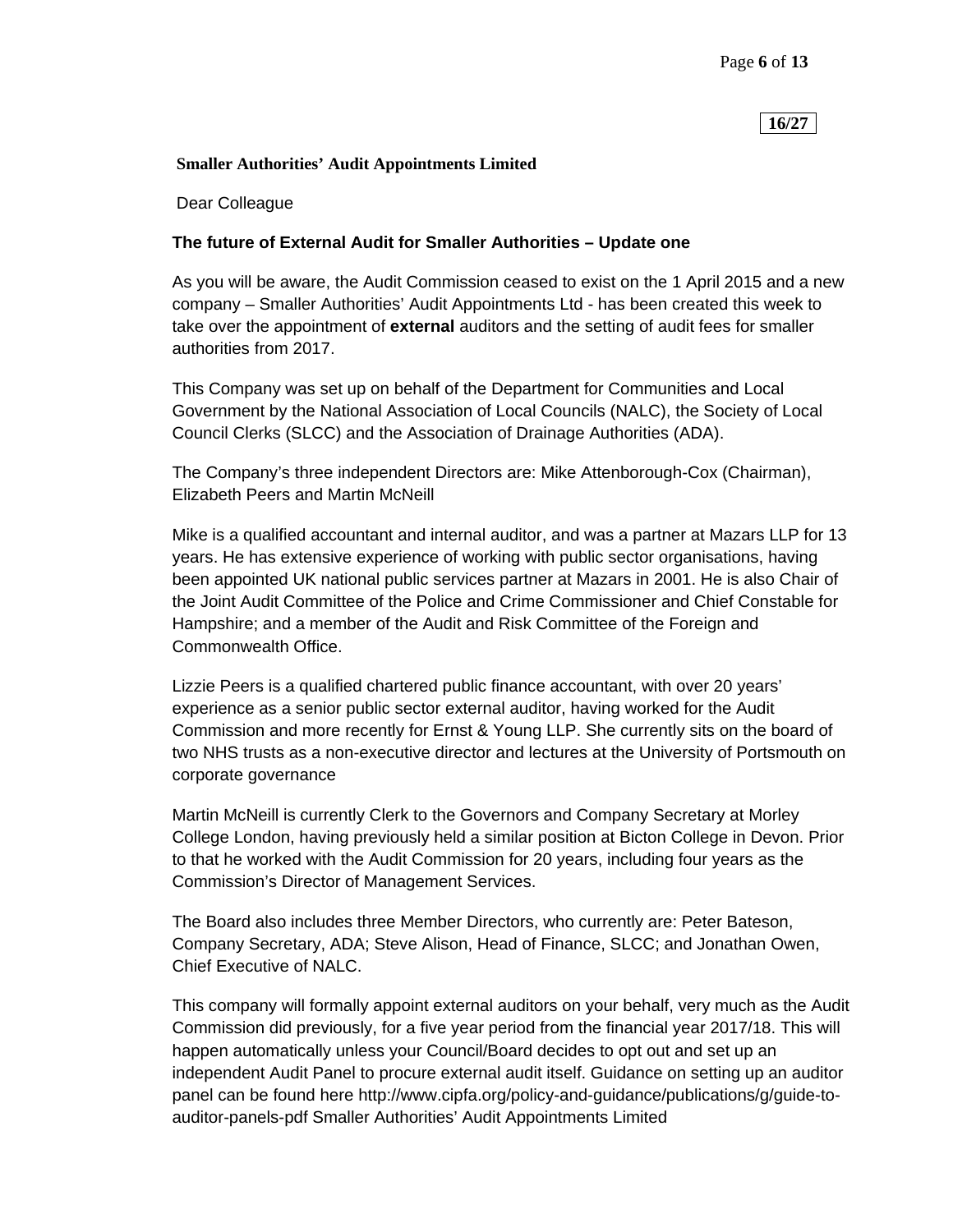**16/29a** 

# **FACTSHEET - PROCUREMENT OF AUDIT FOR SMALLER AUTHORITIES**

Auditing procedures for smaller authorities continue as before, but the procurement process will change from 2017.

From the start of the 2017/18 financial year smaller authorities, including parish and town councils and internal drainage boards, can choose to have an auditor appointed to them by a new 'sector-led body' or they can decide to procure their own. We intend to call this procurement body the Smaller Authority Audit Appointments Limited.

This letter sets out how the new arrangements will work, what the new body will do, what it will offer to smaller authorities, and how you can opt out of having an auditor appointed to you and what you will then need to do.

Smaller authorities with a turnover of less than £25,000 will be exempt from having to submit an annual financial return, but will still need to have an auditor appointed in case there are questions from electors to be resolved. The SLB will be the first point of contact in such a case.

## **Background**

The National Association of Local Councils (NALC) is working with the Department of Communities and Local Government (DCLG), Society of Local Council Clerks (SLCC) and Association of Drainage Authorities (ADA) on the establishment of a 'sector led body' to procure audit for smaller authorities for the 2017/18 financial year. The new body will be responsible for procuring audit services for smaller authorities – this is all parish and town councils and internal drainage boards with an income of less than £6.5m – and for the management of these audit contracts for a period of five years.

The Local Audit and Accountability Act 2014 requires that from 2017, smaller authorities will appoint auditors through a 'sector led body' or opt out of such arrangements and appoint auditors locally.

The Smaller Authority Regulations<sub>1</sub> enabled the establishment of a sector-led. collective procurement body to appoint auditors and manage audit contracts. This approach acknowledges both the benefits of collective procurement and the important fact that smaller authorities may not have resources or capacity to individually appoint auditors locally.

<sup>1</sup>The Local Audit (Smaller Authorities) Regulations 2015 http://www.legislation.gov.uk/ukdsi/2015/9780111126103 Audit of smaller authorities remains mandatory and the creation of the body is aimed at easing the administrative burden, reducing costs and ensuring quality, while maintaining the opportunity for a local approach to auditor appointment. 2 National Association of Local Councils, Society of Local Council Clerks and the Association of Drainage Authorities.

The audit regime remains unchanged with limited assurance engagements being required from all authorities except those smaller authorities with zero expenditure, who will continue to confirm this annually in response to auditor requests.

One important change is that from 2017 those smaller authorities with a turnover below £25,000 will still be required to complete and publish an Annual Return, but will no longer be required to submit it for audit.

The audit regime remains unchanged with limited assurance engagements being required from all authorities except those smaller authorities with zero expenditure, who will continue to confirm this annually in response to auditor requests.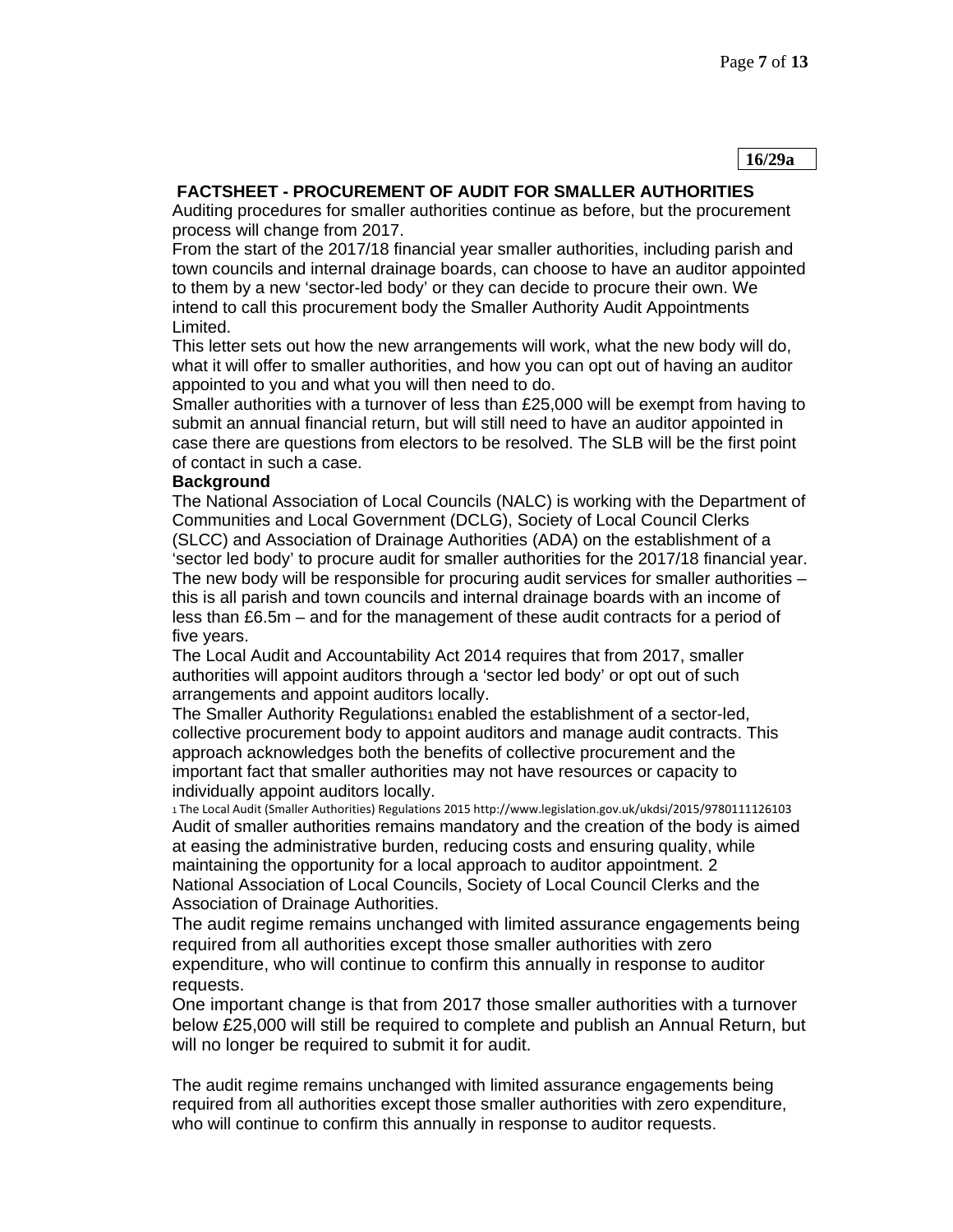One important change is that from 2017 those smaller authorities with a turnover below £25,000 will still be required to complete and publish an Annual Return, but will no longer be required to submit it for audit.

### **About the Sector-Led Body (SLB)**

As previously stated, NALC, SLCC and ADA are currently working together to set up a 'sector led body' to procure audit for smaller authorities for the start of the 2017/18 financial year. This process is being supported and funded by DCLG.

As was the case with the former Audit Commission, the running costs of the new body will be funded from the audit fees charged to smaller authorities.

The board of the new body will comprise an independent chair, two independent members, and representation from NALC, SLCC and ADA. Secretariat support will be provided by NALC. The new body will have a Memorandum of Understanding with DCLG, who will have optional observer status, and who will also review and monitor progress and quality of SLB work.

The SLB will appoint auditors for **all those smaller authorities 'opted in' to the new arrangements**.

A tender process (compliant with European rules and regulations) will be completed by the end of September 2016.

The SLB will procure, deliver and manage the audit contracts; this will include specification of contract requirements, management of auditors, recording of all authorities opting in or out, communications and quality management of audit contracts.

Quality assurance of audits/limited assurance engagements will be conducted by a process to be managed through DCLG.

The SLB will be charged with monitoring those smaller authorities who decide to 'opt out' and reporting those bodies to DCLG, confirming when they have appointed auditors locally. 3

National Association of Local Councils, Society of Local Council Clerks and the Association of Drainage Authorities.

Those smaller authorities who wish to participate in the SLB do not need to do anything as all smaller authorities are automatically opted in to the new body and will have an auditor procured for them.

This is aimed at helping the transition to new arrangements in 2017 to be as seamless as possible and with no disruption to your audit arrangements.

#### **How to opt out of the new arrangements**

However your council is entitled to opt out of the new arrangements. The decision to opt out must be through a formal meeting of the council, and as such every council who is eligible to opt-out needs to actually formally consider if they are going to. If you wish to opt out of the Sector Led Body Audit procurement you must email slboptout@nalc.gov.uk or write to: Audit Opt Out Sector Led Body National Association of Local Councils 109 Great Russell Street London WC1B 3LD by 31 January 2016 (if you do not do so by that date the next chance to opt out will be in five years time)

All authorities who wish to opt out must make their own arrangements with auditors, which will include but is not limited to the following: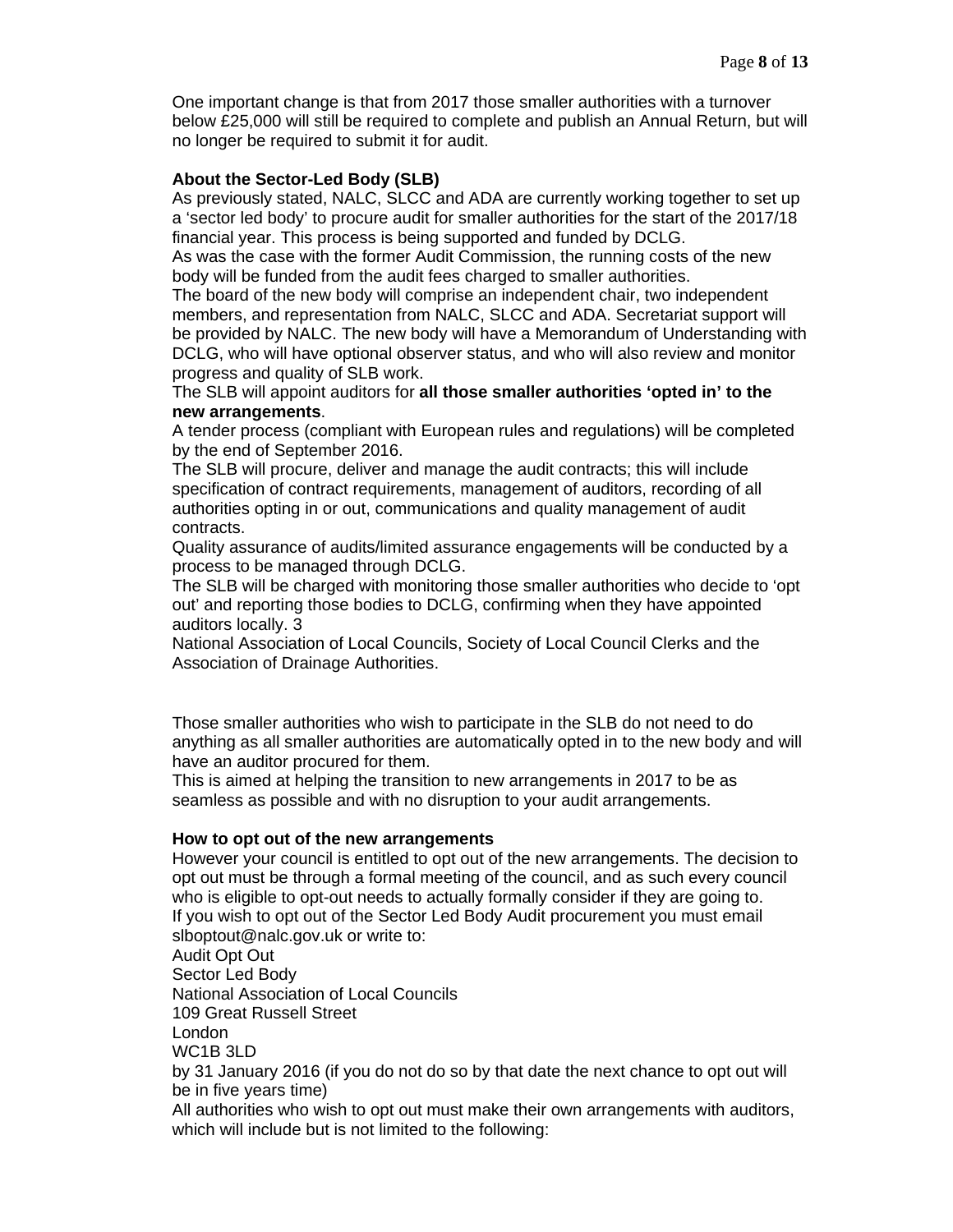‐ establishing an Auditor Panel;

- ‐ following a statutory appointment process set out in regulations;
- ‐ appointing an auditor by 31 December 2016;

‐ providing the SLB with the contact details of your auditor.

Smaller authorities who 'opt out' but fail to appoint an auditor by the deadline will have an auditor appointed for them, as the appointment of an auditor is a legal requirement. Such an appointment may be at a considerably higher cost as the savings from the bulk procurement of auditors may not be available and there will be additional administrative charges.

A small fee will be charged for this to cover the whole five year period and will be payable before the start of the new audit arrangements in April 2017. These authorities may 'opt out' but will still have to appoint auditors and meet the requirements set out above and it is highly likely this will be a far more expensive option. 4 National Association of Local Councils, Society of Local Council Clerks and the Association of Drainage Authorities. **If you wish to opt out of the Sector Led Body Audit procurement you must let us know by 31 January 2016 by emailing**

## **slboptout@nalc.gov.uk or write to:**

Audit Opt Out

Sector Led Body

National Association of Local Councils

109 Great Russell Street

London

WC1B 3LD

It would be prudent of you to consider in your budget discussion funding to meet either the costs of audit if you are a council above £25,000 turnover, or the fee to access a an auditor from the Sector Led Body if you are a smaller council. The previous audit costs were negotiated several years ago and included some cross subsidy from larger councils so your costs in future years may increase. The one-off SLB fee is estimated to be less than £100, however this may be subject to change as the SLB is set up.

| <b>Timetable SLB Chair and Board</b>                  | Oct 2015                     |
|-------------------------------------------------------|------------------------------|
| (Independent) roles advertised                        |                              |
| SLB set up as a corporate entity                      | Nov 2015                     |
| SLB Board in place                                    | Nov 2015                     |
| Specification of Auditor procurement                  | Nov 2015                     |
| requirements start                                    |                              |
| Local Authorities written to and informed of Nov 2015 |                              |
| options                                               |                              |
| Smaller authorities opt out of                        | End Jan 2015                 |
| arrangements deadline.                                |                              |
| Specification of auditor requirements                 | End 2015                     |
| Procurement of auditor services starts                | <b>Start 2016</b>            |
| Auditors appointed by SLB                             | End Oct 2016                 |
| Opted out authorities to advise SLB of                | Oct 2016                     |
| auditor appointments                                  |                              |
| Auditors in place                                     | <b>Start 2017</b>            |
| Auditors start work                                   | Start 2017/18 financial year |
| Auditors first reports                                | 2nd quarter 2018             |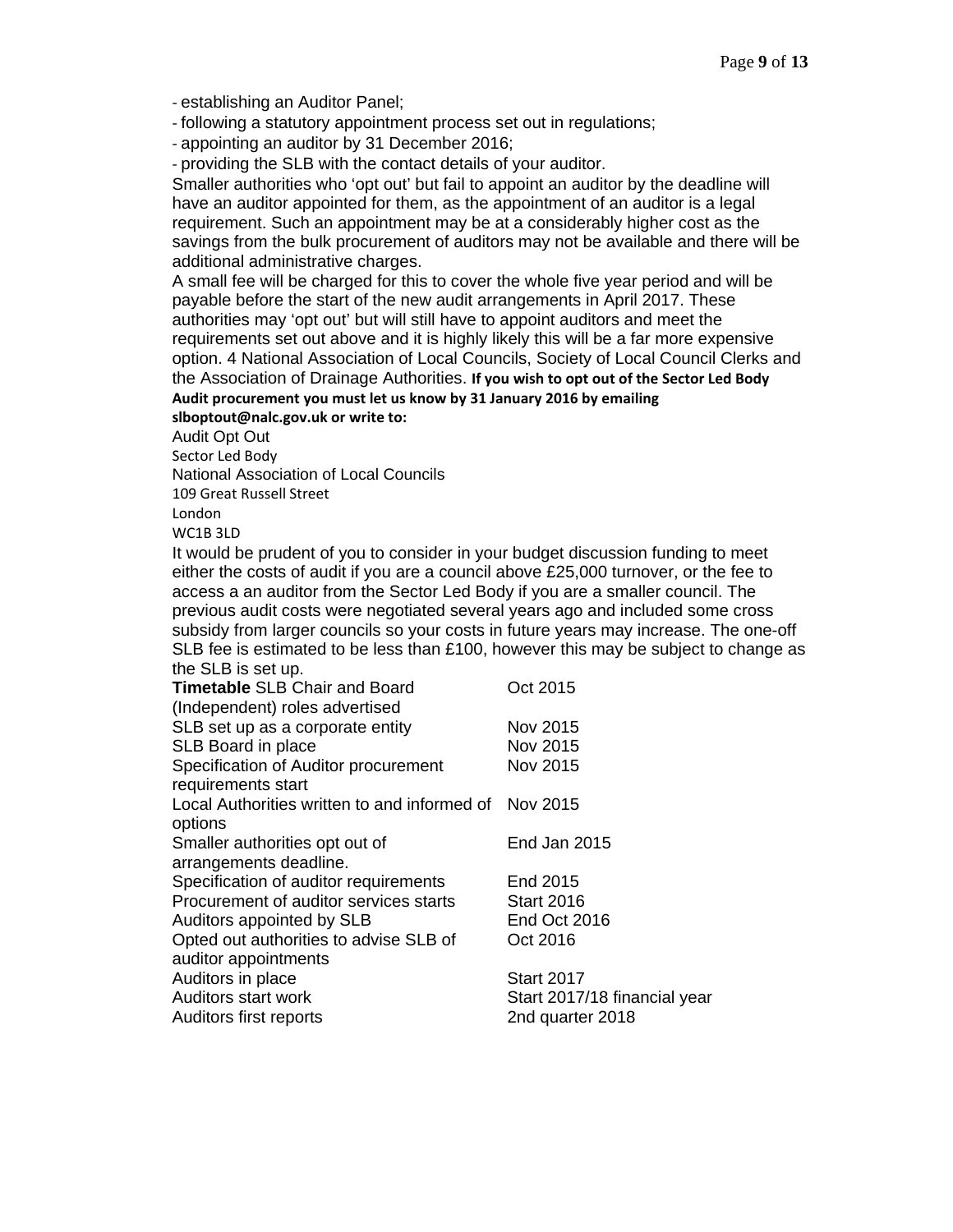Owing to the way the legislation has been drafted, all Councils/Boards with an annual turnover of less than £6.5 million are automatically part of the scheme unless they decide to opt out and appoint their own external auditors.

# **The deadline for those wishing to take a decision to opt out is 31 March 2016.**

Following the inaugural board meeting on 16 December 2015 the board made some decisions on fee structures.

For authorities requiring an annual assurance review (those with an annual turnover over £25,000) the intention is that fee rates will not exceed those applicable to reviews of accounts for the 2014/15 financial year, which are as follows. **Fee per smaller body £** 

#### **Income & Expenditure band £**

| 25,001 - 50,000       | 200   |
|-----------------------|-------|
| 50,001 - 100,000      | 300   |
| 100,001 - 200,000     | 400   |
| 200,001 - 300,000     | 600   |
| 300,001 - 400,000     | 800   |
| 400.001 - 500.000     | 1,000 |
| 500.001 - 750.000     | 1,300 |
| 750,001 - 1,000,000   | 1,600 |
| 1.000.001 - 2.000.000 | 2,000 |
| 2.000.001 - 3.000.000 | 2,400 |
| 3.000.001 - 4.000.000 | 2,800 |
| 4.000.001 - 5.000.000 | 3,200 |
| 5.000.001 - 6.500.000 | 3,600 |
|                       |       |

# **Smaller Authorities Audit Appointments 2015**

# **Group 3 Opted-in authorities with neither income nor expenditure exceeding £25k**

# **Extract**

With effect from 2017/18 very few of these authorities will be required to undergo a limited assurance audit review or to pay any audit fee. The circumstances in which a limited assurance audit review may be necessary are set out in Clauses 9(1)(b) and 9(3) of the Regulations (attached as Appendix 1).

All authorities will, however, need to complete and publish an annual return in accordance with the Transparency Code for Smaller Authorities (https://www.gov.uk/government/uploads/system/uploads/attachment\_data/file/38854 1/Transparency\_Code\_for\_Smaller\_Authorities.pdf). You will also need to complete an annual exemption form (which SAAA will provide) and submit this to SAAA or an auditor specified by SAAA by an agreed date. By completing this form you certify that, under the Regulations, there is no requirement for a limited assurance audit review for the financial year in question.

If you wish to have a limited assurance audit review, despite not being required to do so, you will need to inform SAAA by the end of the financial year in question. SAAA will then appoint an auditor to undertake the review, for which a fee of £200 will be payable.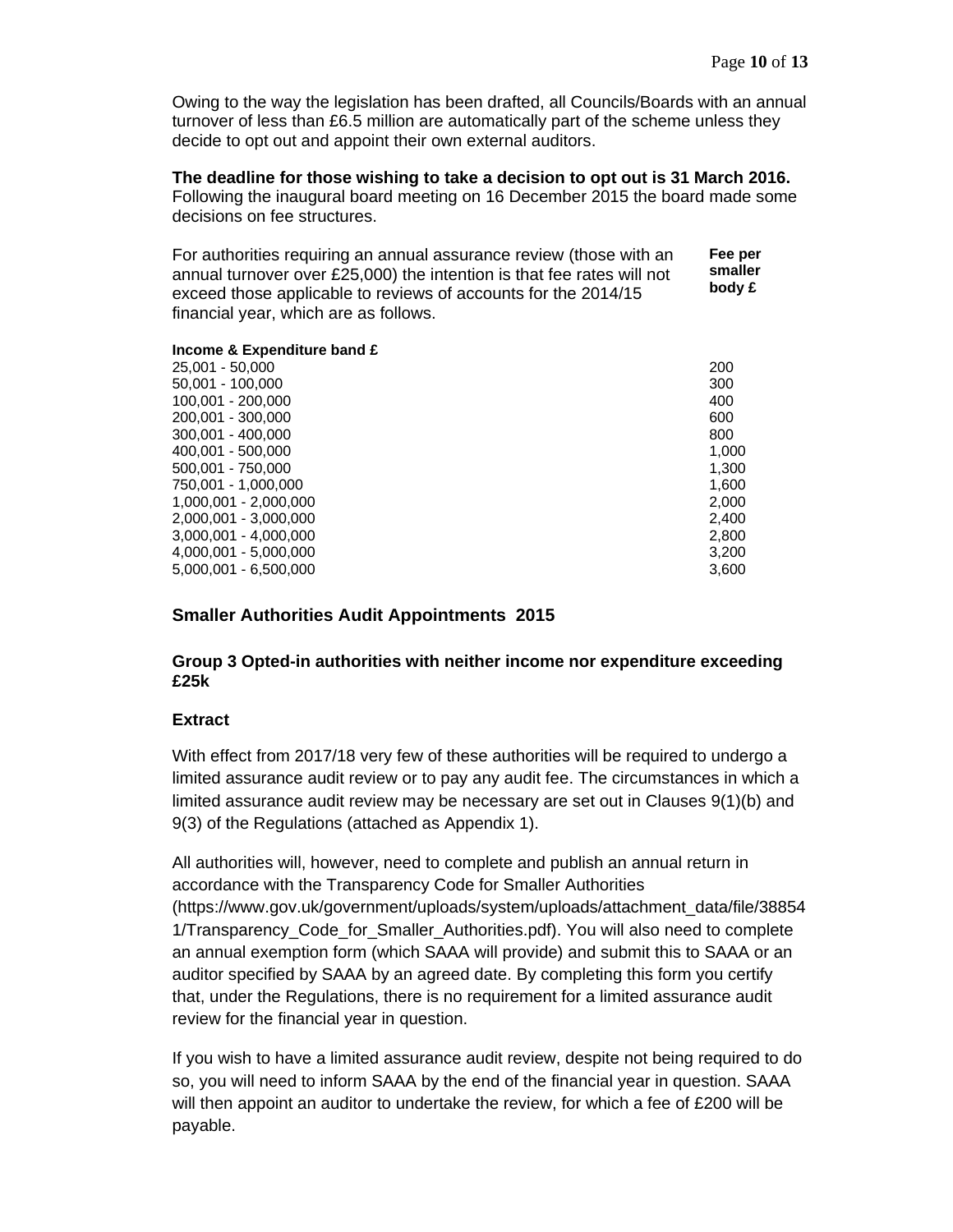# 16/30a

# **Ribble Valley Village Hall Association**

#### **Dear Colleagues,**

At our recent Ribble Valley Village Hall Association Showcase we asked for attendees to become members of the Association and join our Steering Group.

The objectives of the Association are

- To form an association of village halls within Ribble Valley

- To create opportunities for the local communities to share skills and resources in the development and maintenance of the village halls and other village amenities

- To promote the village halls and associated village amenities such as play areas throughout Ribble Valley and amongst neighbouring districts

- To help create an economically sustainable future for village halls in Ribble Valley

We have successfully run a Good Neighbours and Food Poverty project and are in the process of receiving applications for 2016 projects.

We formally meet 4 times a year and work in between those meetings on the internet.

Your help in determining the next steps for the Association would be appreciated. Could you or one of your colleagues come to our group meeting on Wednesday 1 March at 5.30pm at Gindleton Pavilion?

Perhaps you could confirm your attendance with myself?

Hope to hear from you soon.

Regards David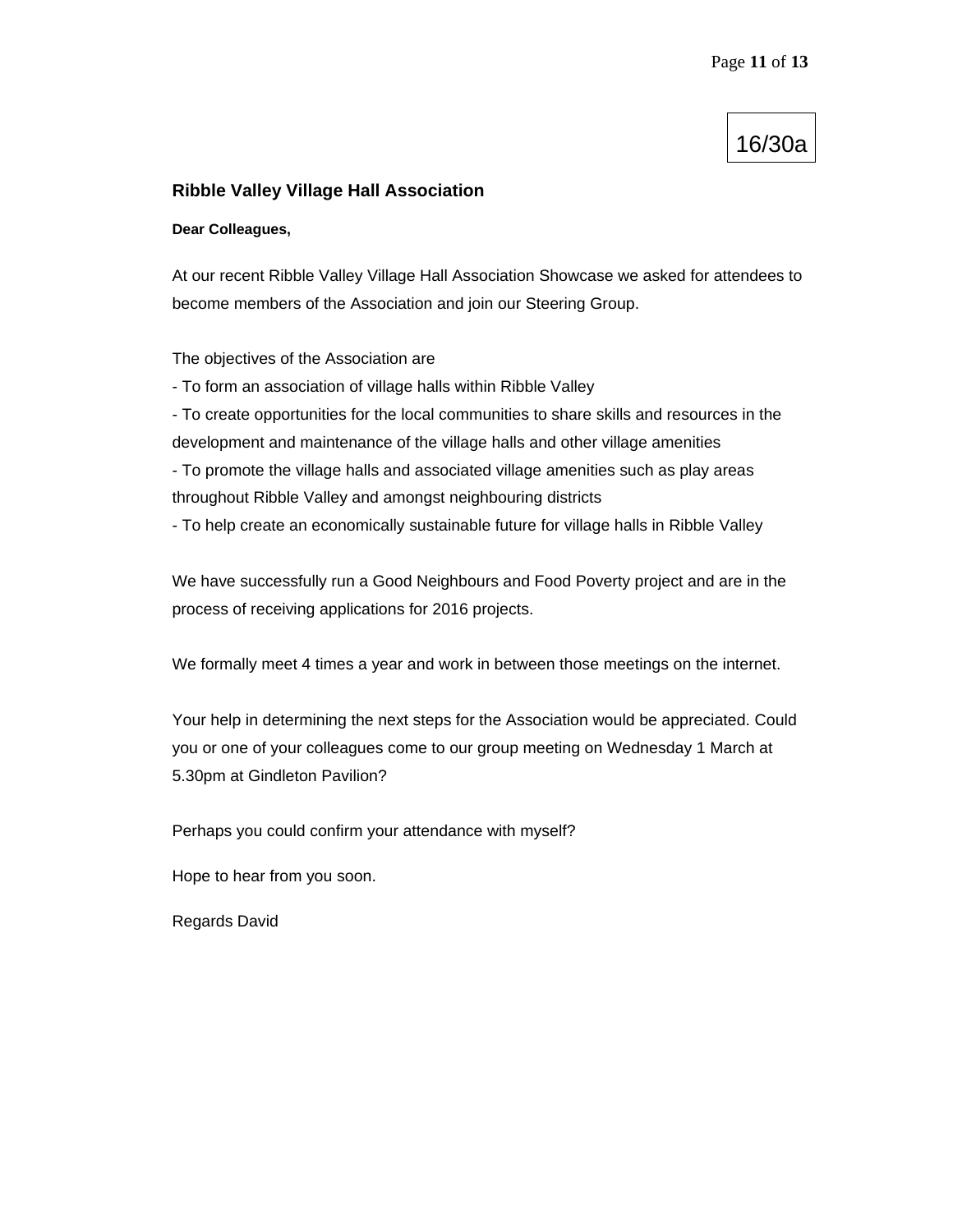# 16/31

# **Ribble Valley Seniors Forum**

The forum provides a voice for all older people living within the Ribble Valley, and anyone is welcome to attend.

 Members are passionate about the voluntary work they are committed to in the community. We feel that personal experience is vital in understanding the problems and difficulties with which the older generation is faced.

 We have a good working relationship with many older people's organisations but are entirely independent and non-political.

 The Forum meets about every 6 weeks in different locations, and usually has an interesting speaker. Our meetings are open to all - come along and meet new people, and help to make a difference.

The Next Meeting is the 25th February 2015 in Longridge at St Wilfred's Church Hall

# **Dates and Venues 2016**

**Thursdays 10.00am** 

| <b>January 21st</b>        | <b>Hanson Cement</b>             | <b>Clitheroe</b> |
|----------------------------|----------------------------------|------------------|
| <b>February 25th</b>       | <b>St. Wilfrid's Church Hall</b> | Longridge        |
| <b>April 7th AGM</b>       | <b>Hanson Cement</b>             | <b>Clitheroe</b> |
| May 19th                   | <b>Hanson Cement</b>             | <b>Clitheroe</b> |
| June 23rd                  | <b>Plessington Court</b>         | Longridge        |
| July 28 <sup>th</sup>      | <b>Hanson Cement</b>             | <b>Clitheroe</b> |
| September 15 <sup>th</sup> | <b>Hanson Cement</b>             | <b>Clitheroe</b> |
| October 27th               | <b>Hanson Cement</b>             | <b>Clitheroe</b> |
| December 8th               | <b>Mytton Fold Hotel</b>         | Langho           |